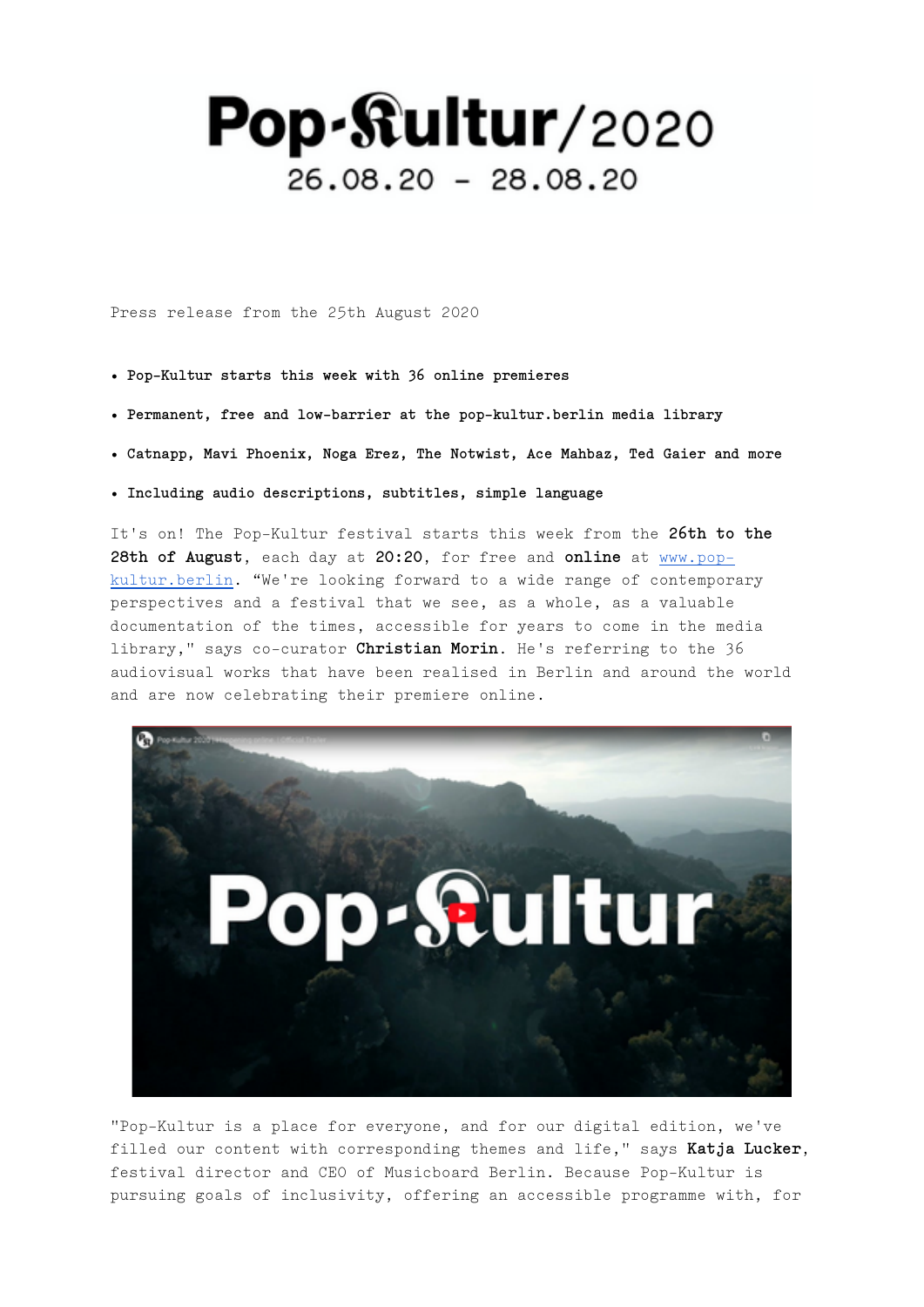example, multilingual subtitles, information in simple language, audio descriptions and contributions in German Sign Language. The concise **Pop-Kultur Shows I, II and III** help viewers create a festival schedule of their own: "Watching these distillations is like festival guests curiously checking out different stages until they decide which works they want to delve deeper into," says co-curator **Martin Hossbach** of the structure and the Pop-Kultur media library, where all individual contributions will remain available at their full lengths - free of charge and permanently.

On the first day of Pop-Kultur, there are a few old acquaintances with brand new material to share. **Noga Erez**, **Hendrik Otremba**, the RambaZamba-Theater house band **21 Downbeat**, the Hamburg experimental musician **Preach** and **Yeşim Duman** have already participated in previous editions of the festival. In the **[Pop-Kultur Show Part I](https://www.pop-kultur.berlin/en/artists/pop-kultur-202026-8-2020-part-i/)**, they will meet **The Notwist**, who will present a song from their upcoming album, and **Wanlov the Kubolor** of the Ghanaian duo **FOKN Bois**, who are the focus of the documentary »**Contradict. Ideas for a New World**,« which can also be viewed in the Pop-Kultur programme. They will be joined by **Yugen Blakrok** and **CATNAPP** with their Commissioned Works, the duo **MADANII & LLUCID** and a talk about art, music and crisis in times of the Coronavirus.

On the second day including the **[Pop-Kultur Show Part II](https://www.pop-kultur.berlin/en/artists/pop-kultur-202027-8-2020-part-ii/)**, Canadian artist **Jessy Lanza**will play us her favourite chord progressions, while Berlinbased **Tellavision** and Tel Aviv-based **Echo** will present the results of their digital, transcontinental residency. Of course, there is plenty more. **Chikiss** will breathe new musical life into avant-garde silent and horror films, **hackedepicciotto** will get remixed live by **Gebrüder Teichmann**, and **Rafael-Evitan Grombelka** will interpret the **ErregungÖffentlicher Erregung** song »Kein Bock auf Frühstück« (»Can't Be Bothered for Breakfast«) in German Sign Language. In addition to these three Commissioned Works,**Pamela Owusu-Brenyah** will discuss the do-ityourself principles of African festivals with the guests of her talk, while **Theodora**, **Mavi Phoenix**, **Eden Derso**, **SADO OPERA**,**The Düsseldorf Düsterboys** and **24/7 Diva Heaven** will appear with primarily music-oriented contributions.

On the third day with the **[Pop-Kultur Show Part III](https://www.pop-kultur.berlin/en/artists/pop-kultur-202028-8-2020-part-iii/)**, **Isolation Berlin** will present music from their upcoming album and **King Khan** his Commissioned Work »Rat-Tribution Now.« Like Khan, **Cartel Madras** hail from Canada and have produced one of the externally produced Digital Works, which have also been provided for this day's programme by multitalents **Evija Vēbere** and **JOJO ABOT** as well as the post-punk duo **Super Besse**, who are based in Minsk and Berlin. In addition to a special performance by the Berlin queer punk band **Eat Lipstick**, a videozine by the duo **Mueran Humanos** and an ambivalent tribute to the city of Berlin by actor **Ace Mahbaz** in German Sign Language, **Mpho Sebina & S.Fidelity** will share the results of their Goethe Residency, while **Ted Gaier** will talk with the author **Claudia Basrawi** about the topics of his essay collection »Argumentepanzer« for his Commissioned Work.